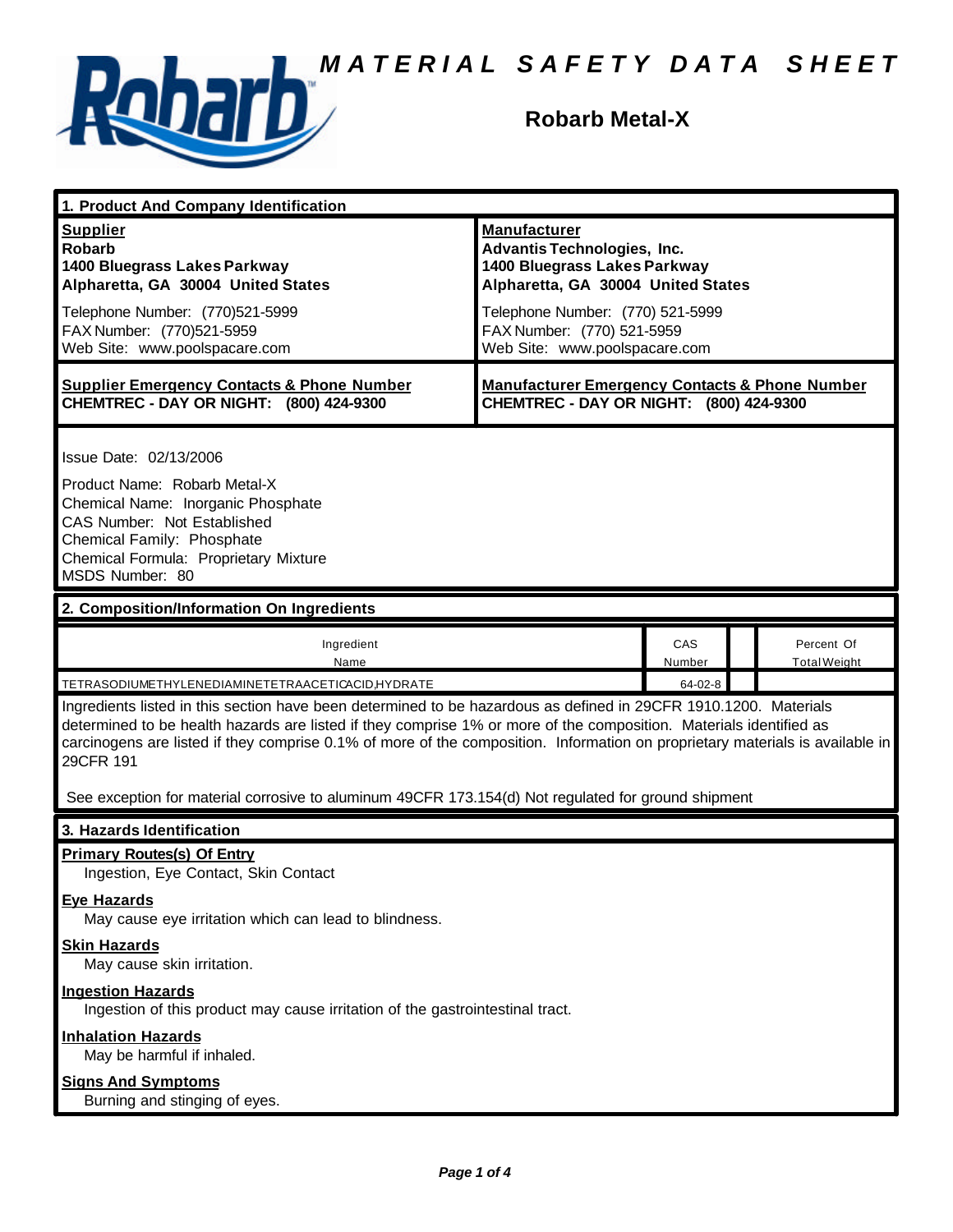## *M A T E R I A L S A F E T Y D A T A S H E E T*

**Robarb Metal-X**

**First Aid (Pictograms) 4. First Aid Measures** Remove the victim from the source of contamination or exposure to nearest eyewash or other source of clean water. **Skin**

Rinse the affected area with tepid water for at least 15 minutes.

#### **Ingestion**

**Eye**

Drink large amounts of water. Contact a physician or poison control.

#### **Inhalation**

If inhaled, remove to fresh air. Consult a physician.

#### **Fire Fighting (Pictograms)**



#### **5. Fire Fighting Measures**

Flash Point: n/a °F

#### **Extinguishing Media**

Use the appropriate extinguishing media for the surrounding fire. Water can make surface slippery.

#### **6. Accidental Release Measures**

 CAUTION Surfaces wet with this product are slippery. Clean up spill immediately. Contain and/or absorb spill with inert material (e.g. sand, vermiculite). Flush spill area with water. Use appropriate containers to avoid environmental contamination.

#### **7. Handling And Storage**

#### **Handling And Storage Precautions**

Keep out of reach of children. Wash thoroughly after handling.

#### **Handling Precautions**

Avoid contact with eyes. Do not get on skin.

#### **Storage Precautions**

Store in a cool dry place.

#### **Work/Hygienic Practices**

Use safe chemical handling procedures suitable for the hazards presended by this material.

#### **Protective Clothing (Pictograms)**

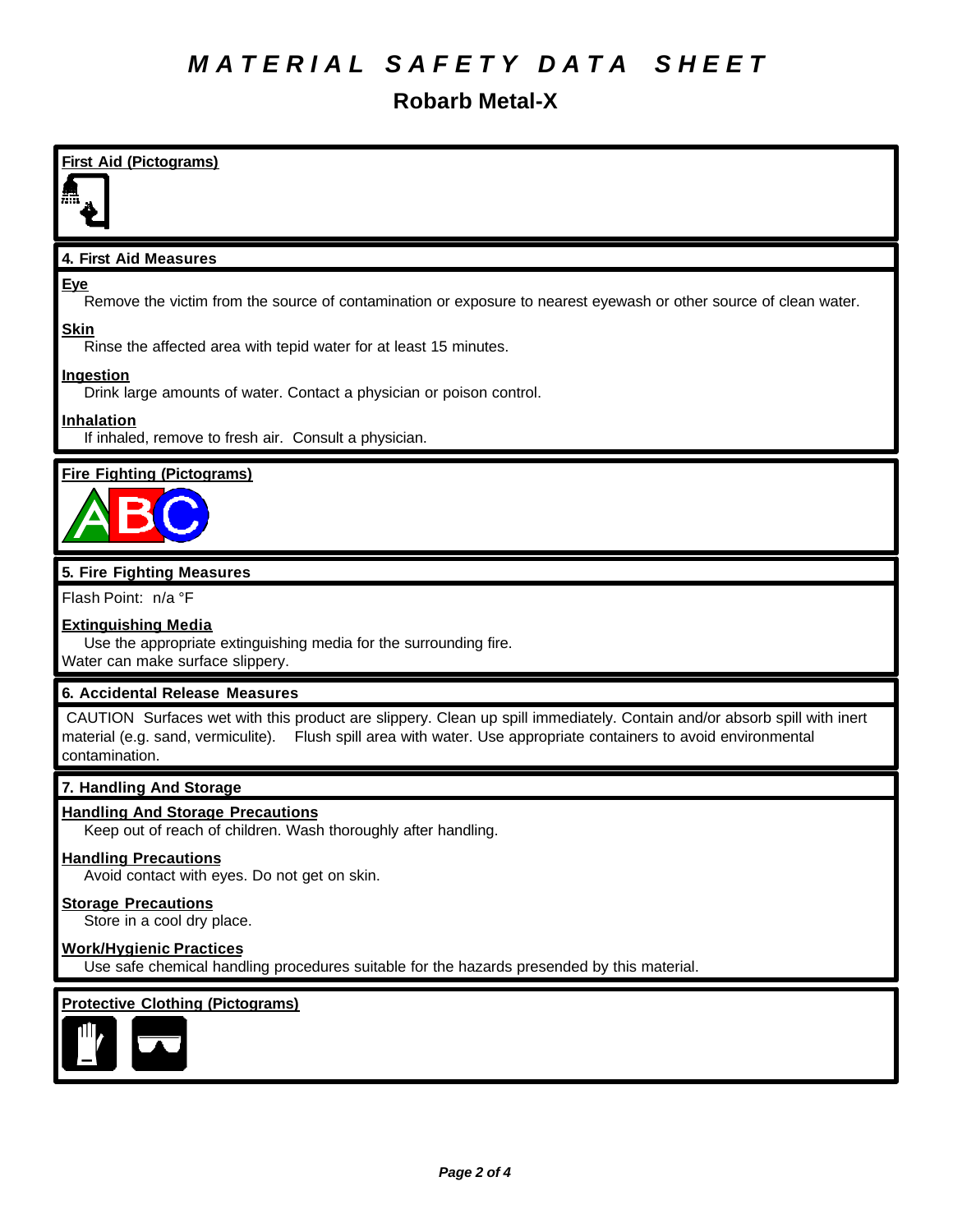# *M A T E R I A L S A F E T Y D A T A S H E E T*

## **Robarb Metal-X**

| 8. Exposure Controls/Personal Protection                                                                                                                                                                                                                                     |
|------------------------------------------------------------------------------------------------------------------------------------------------------------------------------------------------------------------------------------------------------------------------------|
| <b>Engineering Controls</b><br>Local exhaust acceptable. Special exhaust not required                                                                                                                                                                                        |
| <b>Eye/Face Protection</b><br>Safety glasses with side shields or goggles recommended.                                                                                                                                                                                       |
| <b>Skin Protection</b><br>Chemical-resistant gloves.                                                                                                                                                                                                                         |
| <b>Respiratory Protection</b><br>None normally required.                                                                                                                                                                                                                     |
| 9. Physical And Chemical Properties                                                                                                                                                                                                                                          |
| <b>Appearance</b><br>Clear liquid                                                                                                                                                                                                                                            |
| Odor<br>Fish or amine                                                                                                                                                                                                                                                        |
| Chemical Type: Mixture<br>Physical State: Liquid<br>Melting Point: n/a °F<br>Boiling Point: 212 °F<br>Specific Gravity: 1 g/ml<br>Percent Volitales: Not established<br>Vapor Pressure: Not established<br>Solubility: soluble in water<br>Evaporation Rate: Not established |
| 10. Stability And Reactivity                                                                                                                                                                                                                                                 |
| Stability: Stable<br>Hazardous Polymerization: Will not occur                                                                                                                                                                                                                |
| <b>Incompatible Materials</b><br>Strong Oxidizers Aluminum and Zinc.                                                                                                                                                                                                         |
| <b>Hazardous Decomposition Products</b><br>Hydrogen                                                                                                                                                                                                                          |
| 11. Toxicological Information                                                                                                                                                                                                                                                |
| <b>Acute Oral Effects</b>                                                                                                                                                                                                                                                    |
| 12. Ecological Information                                                                                                                                                                                                                                                   |
| No Data Available                                                                                                                                                                                                                                                            |
| 13. Disposal Considerations                                                                                                                                                                                                                                                  |
| Refer to applicable federal, state, and local regulations prior to disposition of container and residual contents.                                                                                                                                                           |
| 14. Transport Information                                                                                                                                                                                                                                                    |
| <b>Proper Shipping Name</b><br>Corrosive Liquid, Basic, Organic, N.O.S. (Tetrasodium Ethelenediaminetetraacetic acid)                                                                                                                                                        |